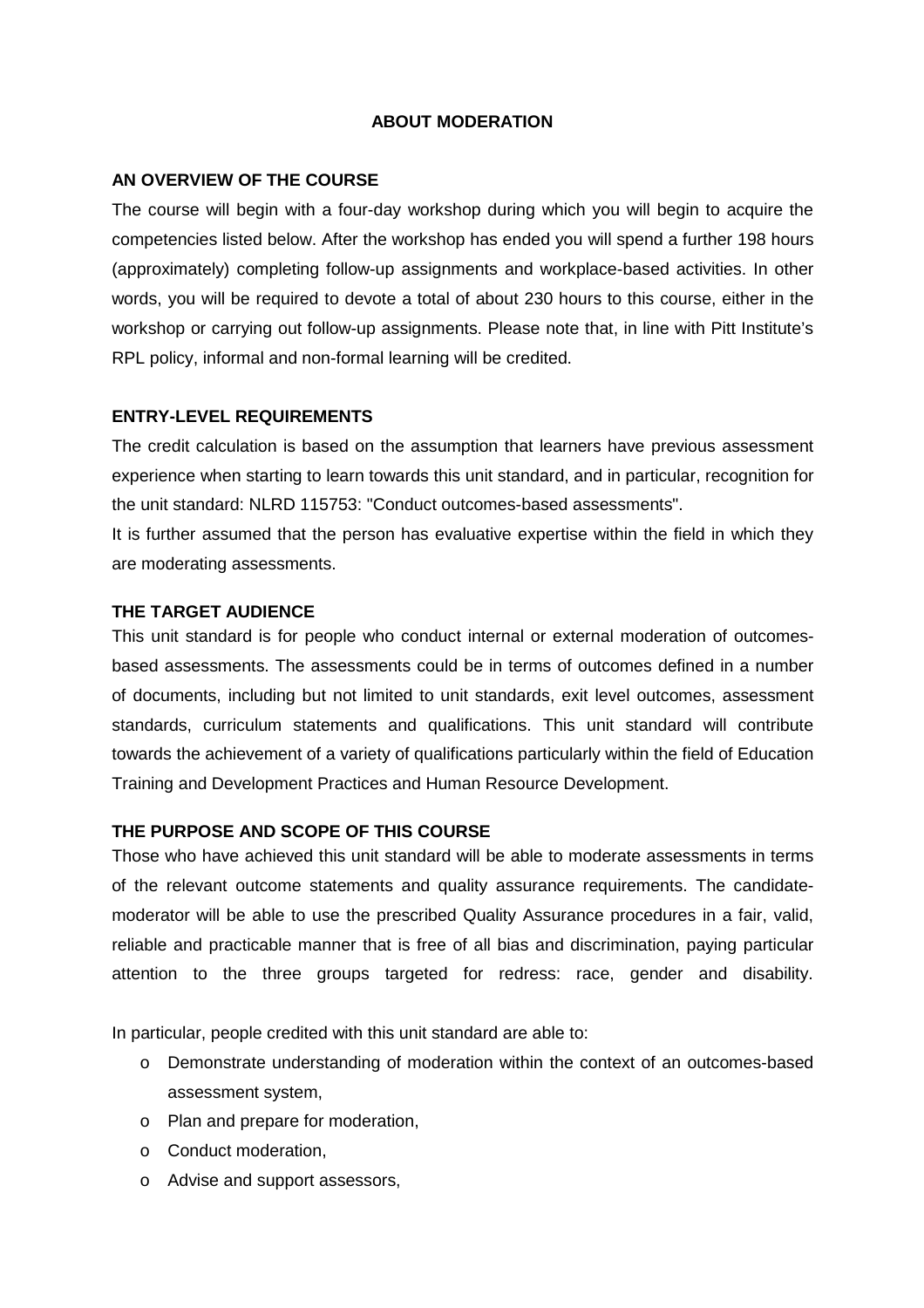- o Report, record and administer moderation, and
- o Review moderation systems and processes.

# **RELEVANT UNIT STANDARD**

This course will be based around the following Unit Standard: 115759: Conduct moderation of outcomes-based assessment*.* Level 6. 10 credits The Registration End Date for this Unit Standard is: 30 June 2015

# **LEARNING OUTCOMES**

By the end of this workshop you will be able to:

# **SO1: Demonstrate understanding of moderation within the context of an outcomesbased assessment system**

- AC01: Moderation is explained in terms of its contribution to quality assured assessment and recognition systems within the context of principles and regulations concerning the NQF
- AC02: A variety of moderation methods are described and compared in terms of strengths, weaknesses and applications. The descriptions show how moderation is intended to uphold the need for manageable, credible and reliable assessments
- AC03: Key principles of assessment are described in terms of their importance and effect on the assessment and the application of the assessment results. Examples are provided to show how moderation may be effective in ensuring the principles of assessment are upheld
- AC04: Examples are provided to show how moderation activities could verify the fairness and appropriateness of assessment methods and activities used by assessors in different assessment situations

## **SO2: Plan and prepare for moderation**

- AC01: Planning and preparation activities are aligned with moderation system requirements
- AC02: The scope of the moderation is confirmed with relevant parties
- AC03: Planning of the extent of moderation and methods of moderation ensures manageability of the process. Planning makes provision for sufficient moderation evidence to enable a reliable judgment to be passed on the assessments under review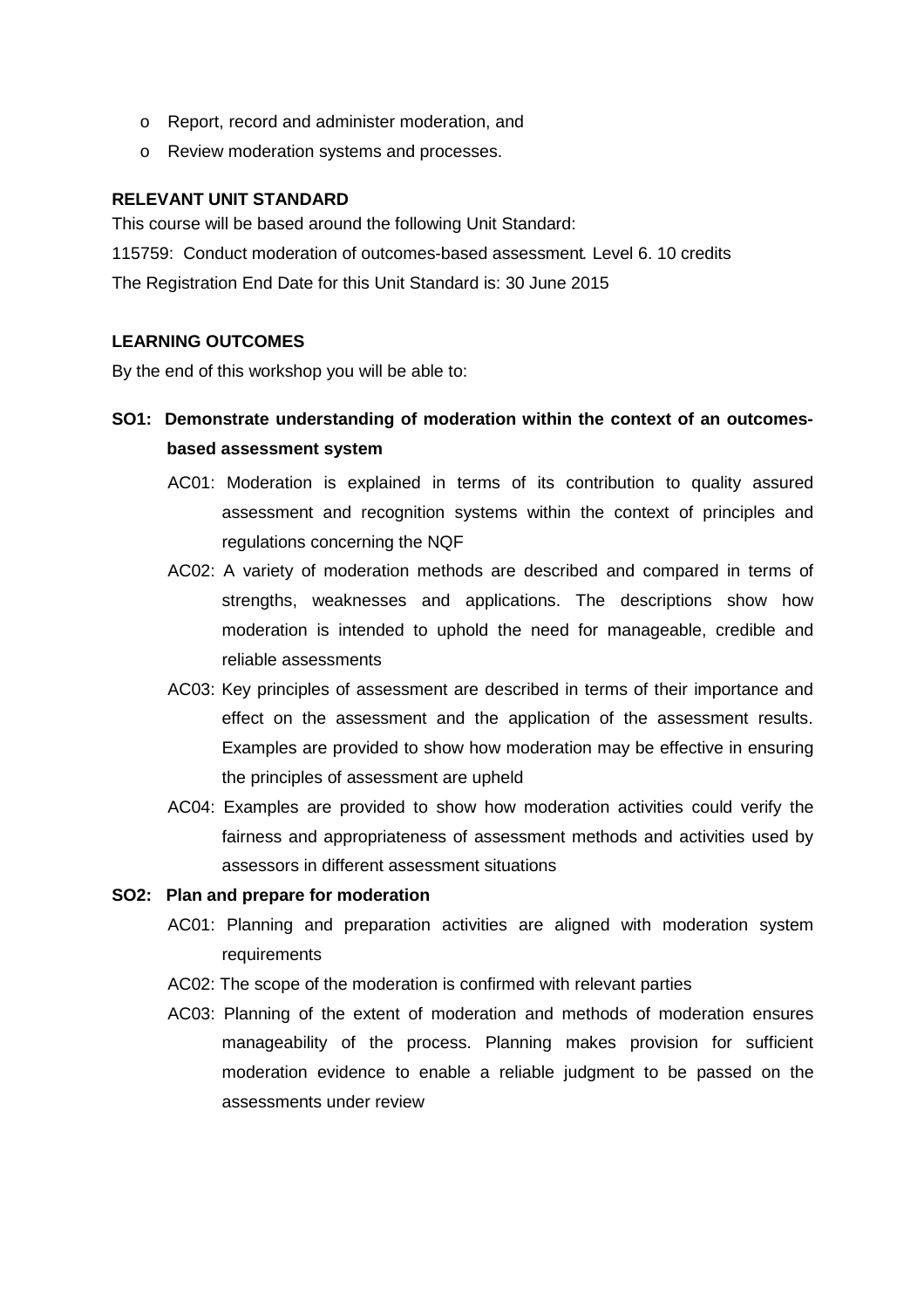- AC04: The contexts of the assessments under review are clarified with the assessors or assessment agency, and special needs are taken into consideration in the moderation planning.
- AC05: Moderation methods and processes are sufficient to deal with all common forms of evidence for the assessments to be moderated, including evidence gathered for recognition of prior learning
- AC06: The documentation is prepared in line with the moderation system requirements and in such a way as to ensure moderation decisions are clearly documented
- AC07: Required physical and human resources are ensured to be ready and available for use. Logistical arrangements are confirmed with relevant roleplayers prior to the moderation

### **SO3: Conduct moderation**

- AC01: The moderation is conducted in accordance with the moderation plan. Unforeseen events are handled without compromising the validity of the moderation
- AC02: The assessment instruments and process are checked and judged in terms of the extent to which the principles of good assessment are upheld
- AC03: Moderation confirms that special needs of candidates have been provided for but without compromising the requirements specified in the relevant outcome statements
- AC04: The proportion of assessments selected for checking meets the quality assurance body`s requirements for consistency and reliability. The use of time and resources is justified by the assessment history or record of the assessors and/or assessment agency under consideration
- AC05: Appeals against assessment decisions are handled in accordance with organisational appeal procedures
- AC06: The moderation decision is consistent with the quality assurance body`s requirements for fairness, validity and reliability of assessments to be achieved

#### **SO4: Advise and support assessors**

- AC01: The nature and quality of advice facilitates a common understanding of the relevant outcomes and criteria, and issues related to their assessment by assessors
- AC02: The nature and quality of advice promotes assessment in accordance with good assessment principles and enhances the development and